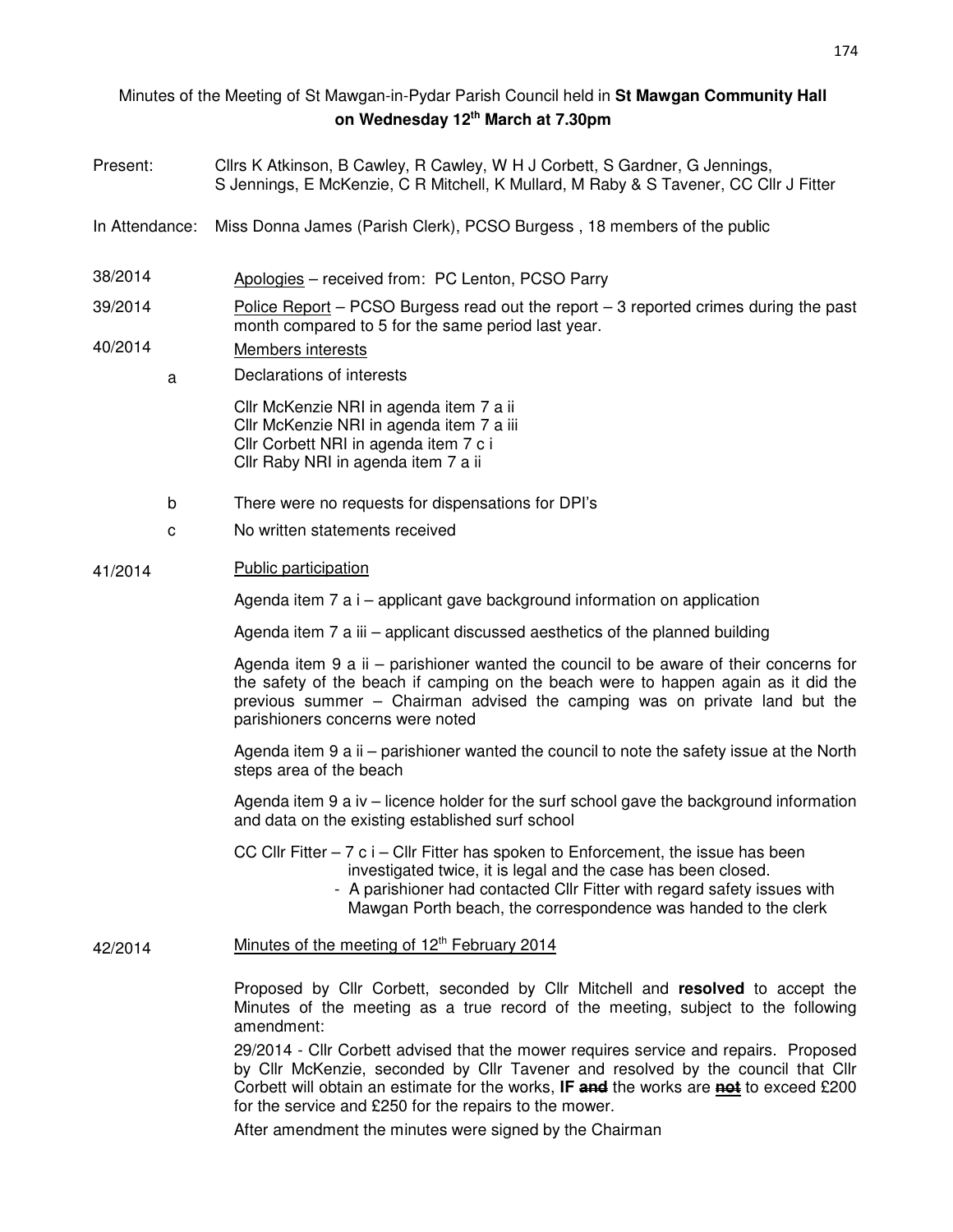43/2014 Clerks Report - The report had been circulated prior to the meeting

> Clerk advised Mr Dave Rich from the RNLI would be able to attend the next council meeting to give a talk on defibrillators

> Item 85 on report - Cllr Tavener asked the council if they had any objection to him donating some safety tiles to the council for use in the play area, the Council agreed they had no objection, the Chairman thanked Cllr Tavener for his donation

Item 97 on report – Clerk to check status with CC

## 44/2014 Planning

# a **New applications – responses to Cornwall Council**

i PA13/10738 - Land To The East Of Trevedras Farm St Mawgan Cornwall. - Messrs I D And S S Backway Proposed siting of mobile home to provide temporary agricultural workers accommodation.

Cllr Atkinson advised that the word temporary should be disregarded from the title of the agenda item as this did not appear on CC online planning system or the planning application received by the council from the planning department.

Proposed by Cllr Atkinson, seconded by Cllr McKenzie and **resolved no objections** subject to:

1) That the planning department ensure that the application is only accepted as temporary for 3 years

2) That the land agent is satisfied that there is a proven business case and a proven need for the mobile home

# **Cllrs McKenzie and Raby left the room**

ii PA14/01606 – Hilltop St. Mawgan Newquay TR8 4EU - Mr And Mrs Crabb - Proposed demolition of existing dormer bungalow and erection of replacement dwelling on the existing footprint.

Proposed by Cllr Mitchell, seconded by Cllr Corbett and **resolved no objections** subject to:

1) CC planning to note that the East and West elevations are incorrect on the plans and should be reversed - East on the plans is actually West and West on the plans is actually East

# **Cllr Raby returned to the room**

iii PA14/00623 - Trevarrian Holiday Park Trevarrian Newquay TR8 4AQ - Proposed carport, porch, store and bedroom extension to manager's accommodation.

Proposed by Cllr Atkinson, seconded by Cllr Mitchell and **resolved no objections** subject to:

1) Making sure with CC planning that due consultation time for the public was given for the application due to the application being mistakenly sent to the incorrect Parish Council for consultation

# **Cllr McKenzie returned to the room**

b Advices and decisions by Cornwall Council – circulated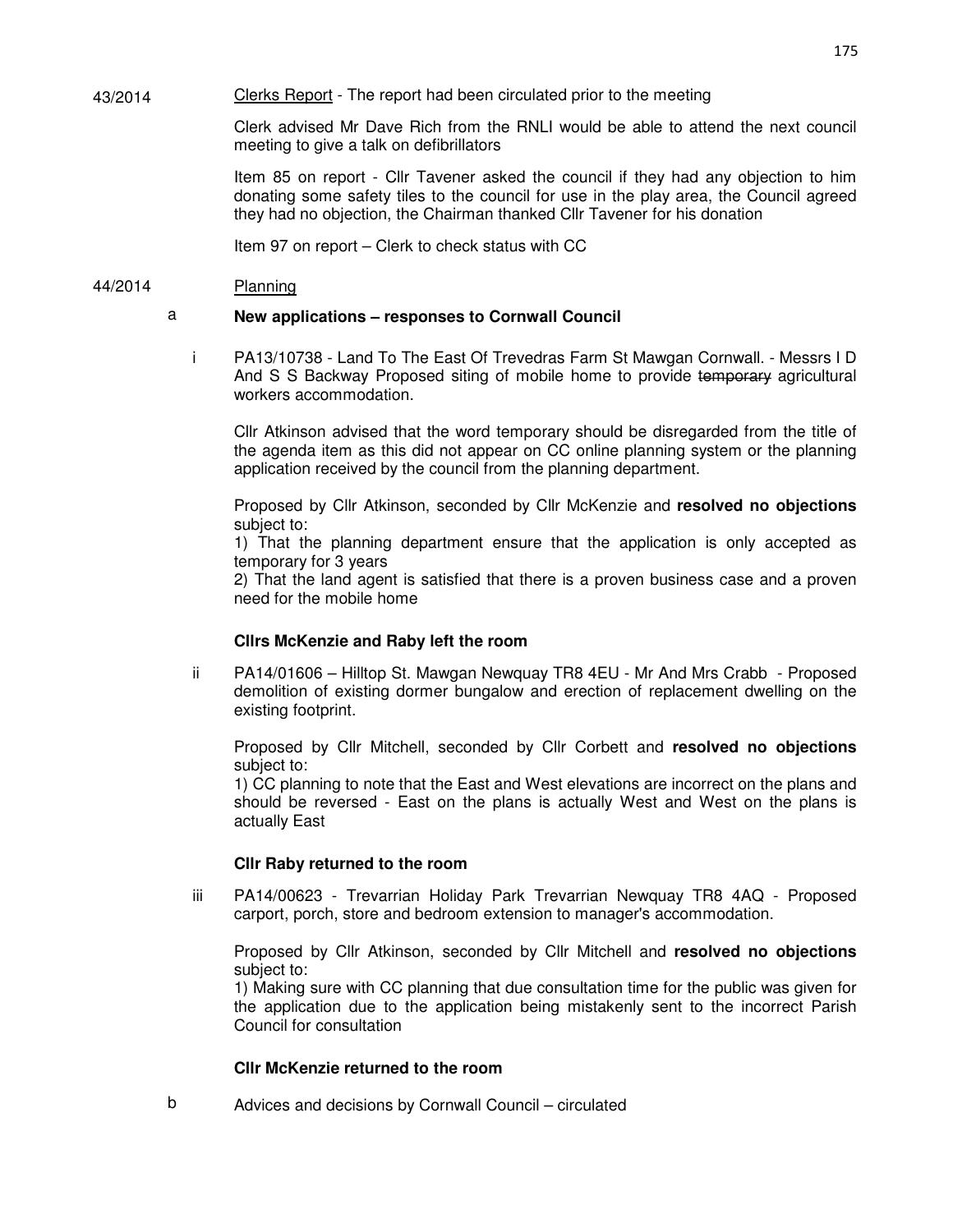- c To discuss planning enforcement issues to refer any new issues and updates if any Clerk to: Check with Enforcement re 2 cases - Menahyll Yard and The Park
	- i EN14/00169 Caravan at Gluvian Farm:

Cllr Atkinson advised as per CC Cllr Fitter's comment in public participation that this case is now closed

d Affordable housing update:

Clerk advised CC now have all the completed forms and will forward data to the council once collated

45/2014 Neighbourhood Planning - The report had been circulated prior to the meeting

Cllr Mullard asked if it would be possible to alternate the venue of the meeting between St Mawgan and Mawgan Porth

- 46/2014 Working groups:
	- a Beach and environment
		- i Working Group report The report had been circulated prior to the meeting
		- ii Safety of the beach:

After lengthy discussion about the various safety issues on the beach. Cllr Tavener asked for the council's approval to clear the wheelchair access area after the damage by the storms. The approval was supported by the council.

- Clerk to: Arrange meeting with Cllrs Tavener and Mullard, and other Cllrs if available, with CC officer Jolyon Sharpe to discuss various safety issues with the beach and coastal path.
	- To advise CC that the handrail below The Scarlet has not yet been fixed
- iii To consider replacement of:
	- a) Double bin on beach:

Clerk to: Get a quote for replacement

b) Mawgan Porth notice board:

Clerk to: Discuss with Working Group

iv Surf School Tender:

After discussion - Proposed by Cllr Tavener, seconded by Cllr Mitchell and **resolved** that the council would write to CC to advise that the PC feels it is unreasonable for CC to now be issuing a licence when they have never done so before and there is already an existing and established surf school on Mawgan Porth beach

Cllr Tavener to draft a letter to CC as per the council's resolution

- b Amenities
	- i Working Group report The report had been circulated prior to the meeting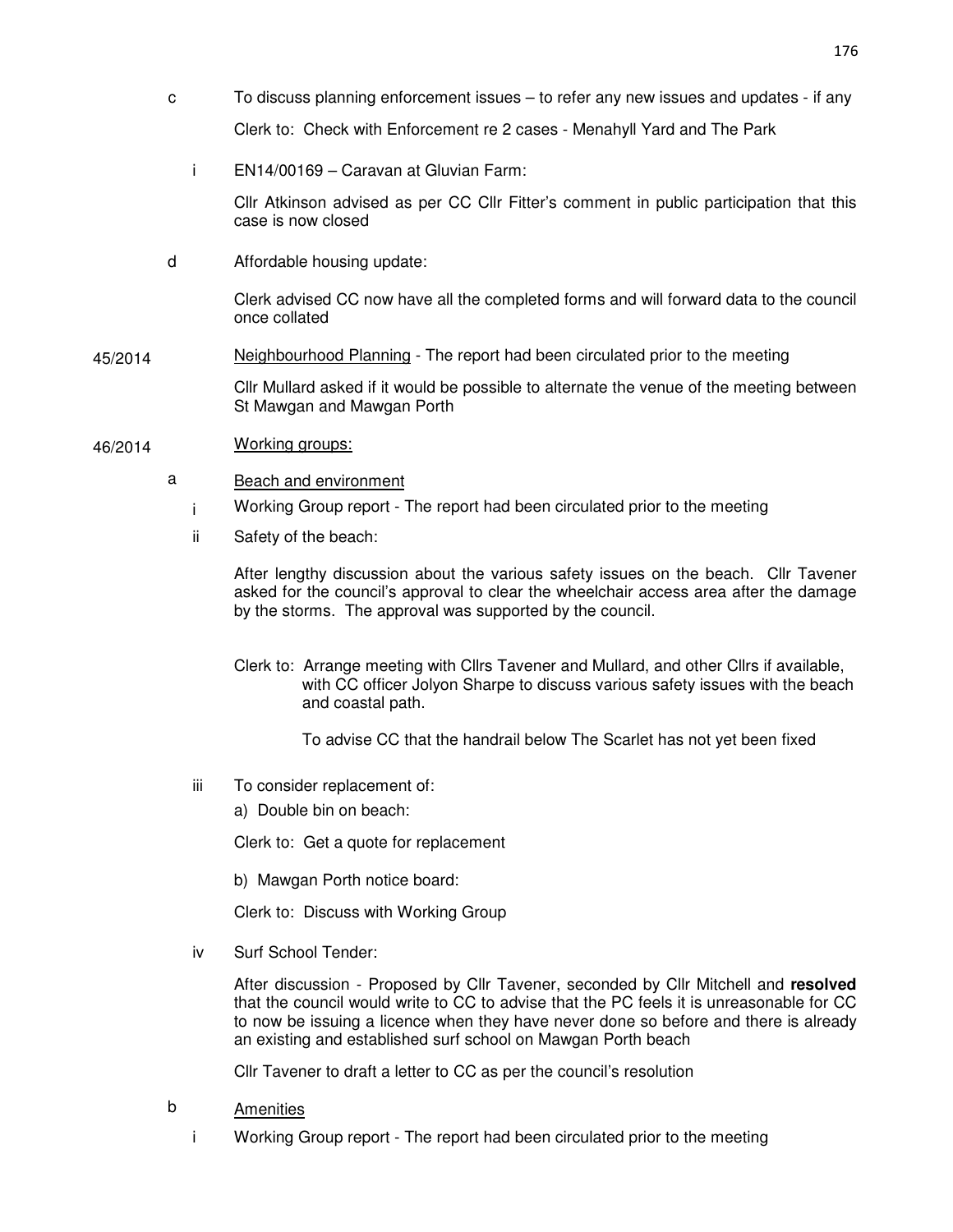- c Transport and Rights of Way
	- i Working Group report none received
	- ii To discuss and decide on funding offered by CC for cutting Public Rights of Way:

Proposed by Cllr Mitchell, seconded by Cllr Raby and **resolved** to accept the funding

iii Cllr Corbett schedule of works for NE application – Bolingey Footpath

Cllr Corbett will forward the details of the Schedule of Works for the licence from Natural England for dealing with the disused badger set to the Clerk

Clerk to: Contact Natural England with regard licence/the schedule of works

47/2014 Reports - to receive reports from meetings – none received

### 48/2014 Accounts

i To approve payment of accounts:

Proposed by Cllr Corbett, seconded by Cllr G Jennings and **resolved** by the council that Agenda item 11 i) accounts totalling £2557.68, listed below, were approved for payment and duly signed and that Agenda item 11 ii) be signed

| T Michell                | Maintenance Feb 2014    | £ 751.00    |
|--------------------------|-------------------------|-------------|
| D James                  | Salary & Exp            | £ 477.88    |
| <b>HMRC</b>              | PAYE Tax & NI           | £ 100.40    |
| <b>SLCC</b>              | Conference              | 41.40<br>£. |
| <b>MPVH</b>              | Donation                | £500.00     |
| St Mawgan Community Hall | Donation                | £500.00     |
| St Mawgan Community Hall | Hall Hire 04.13-03.14   | £147.00     |
| <b>MPVH</b>              | Hall Hire 01.14 & 02.14 | £ 40.00     |
|                          |                         |             |

- $Total$   $E$  2557.68
- ii To sign bank forms to change postal address to reflect new clerks address
- 49/2014 To note and discuss if appropriate the correspondence received since the last meeting – list circulated prior to meeting

Beach Front Development Mawgan Porth, postcard. Cllr Mullard advised the postcard advises there is a meeting on  $18<sup>th</sup>$  March 2014 at 6.30pm in The Park

i To discuss the trees in the churchyard and request for meeting from the Canon:

After discussion - Proposed by Cllr Corbett, seconded by Cllr Tavener and **resolved**  that Councillors Atkinson and Mitchell will meet with the Canon as requested and discuss the trees in the churchyard

Cllr Gardener advised the council that he had already met with the Canon in a personal capacity and not as a councillor and will meet with the Canon again after the PC meeting, in a personal capacity and not as a councillor